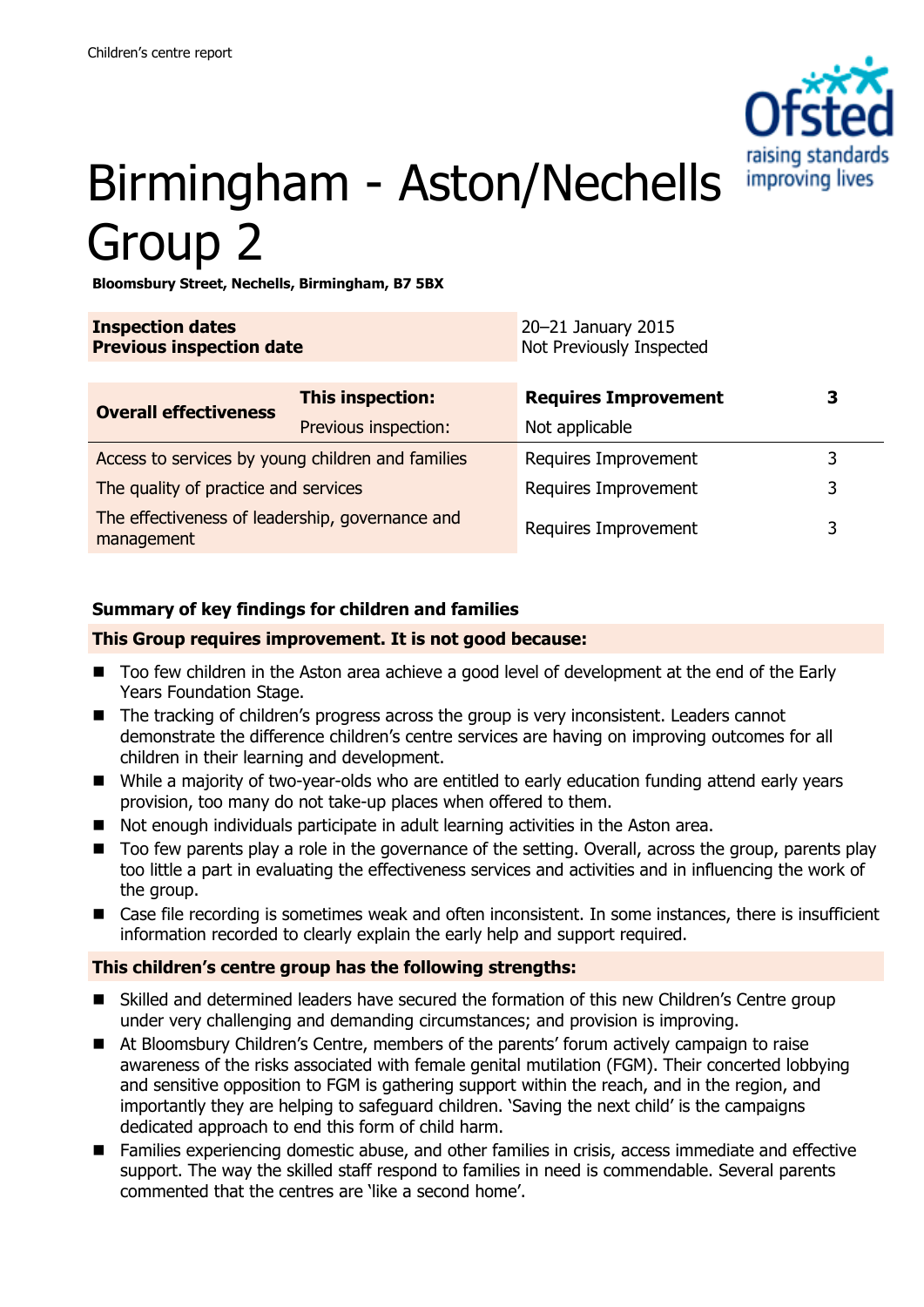#### **What does the group need to do to improve further?**

- **IMPROVE THE leadership and management of the group by:** 
	- increasing the parent representation in the governance of the group, especially those living in the Aston area
	- providing further opportunities for parents to evaluate the effectiveness of the group's work, contribute their views and opinions, shape services and activities, and influence the strategic direction of the centres.
- Raise the attainment of all children by the end of the Early Years Foundation Stage by:
	- developing consistent tracking systems to monitor children's progress across the centre's services and beyond
	- increasing the take-up of early education funding by those two-year-old children who are eligible and ensuring they access good quality early years provision.
- Improve the chances of employability and the future economic well-being of the families living in Aston by increasing the numbers of individuals participating in adult learning activities and personal development programmes.
- Ensure that case records regarding family case work and children in need, and any written assessments are of consistently good quality.

#### **Information about this inspection**

The inspection of this children's centre group was carried out under Part 3A of the Childcare Act 2006 as amended by the Apprenticeships, Skills, Children and Learning Act 2009. The centres that form part of this children's centre group are Bloomsbury Children's Centre and Six Ways Children's centre.

This inspection was carried out by one of Her Majesty's Inspectors and two Additional inspectors.

The inspectors held meetings with the headteacher and centre manager, senior leaders from the local authority, members of the centre group leadership team, education and health, early intervention and family support workers, early childhood providers, volunteers, health and social care professionals, community partners, adult education and commissioned services, parents and centre users, speech and language therapists, and representatives of the parents forum and governing body.

The inspectors visited a range of services offered, including 'Stay and Play' sessions, 'Talking Tips', the Freedom programme, Promoting Happier Parents, and 'Talking Together'. The inspectors visited both of the children's centres and spent time meeting children and families.

They observed the centre's work, and conducted two joint observations with the headteacher. They looked at a range of relevant documentation, including case files.

#### **Inspection team**

Deborah Udakis, Lead Inspector **Her Majesty's Inspector** 

**Janet Stacey Additional inspector** Mary Dudley **Additional inspector** Additional inspector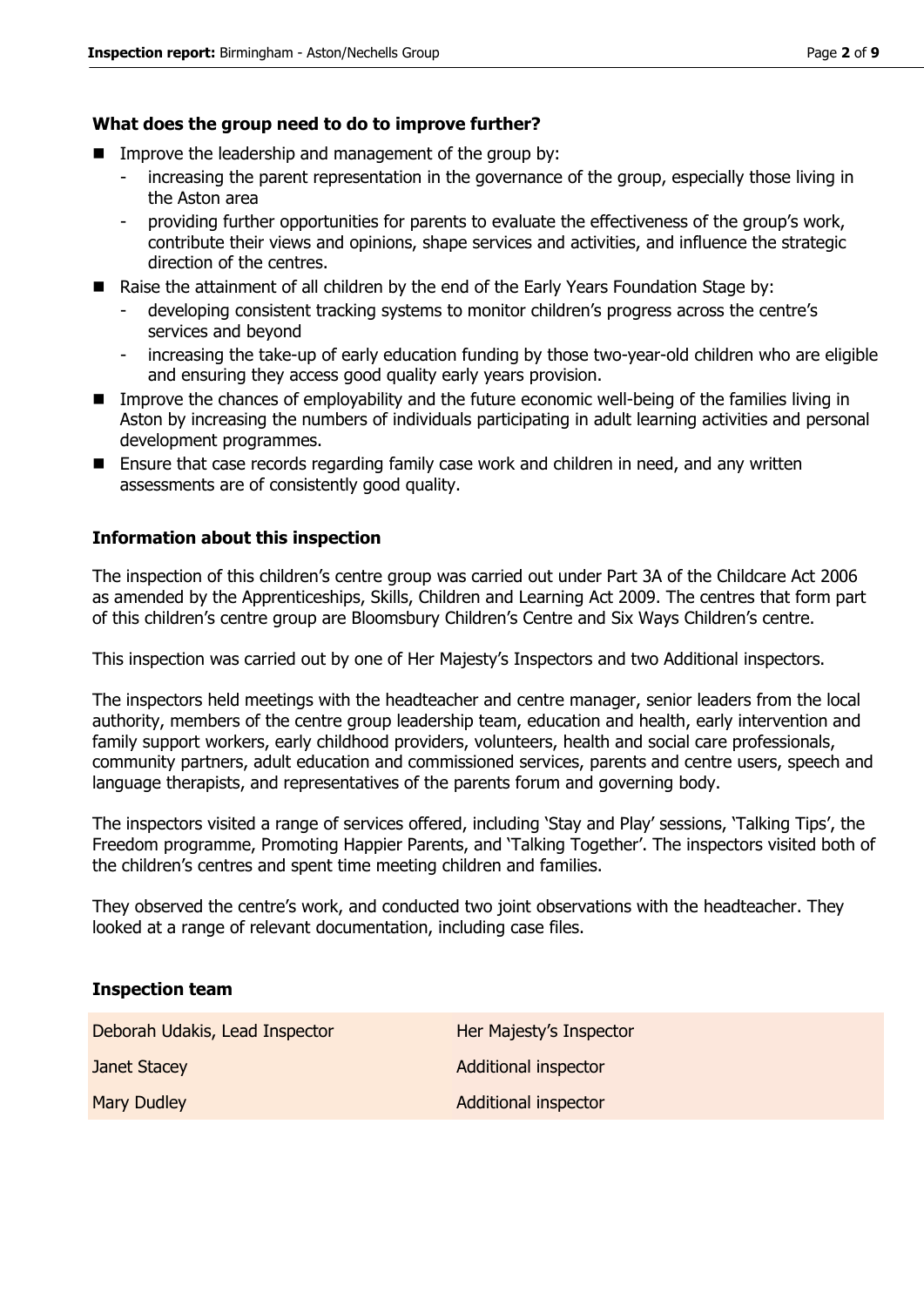#### **Full report**

#### **Information about the group**

Birmingham City Council city has 43 Children's Centres divided into 16 localities, a number of additional centres operate as collaborations. The Aston/Nechells Children's Centre group is one of three groups in a larger locality. The local authority made significant changes to the way the children's centres were delivered in the Aston area following the closure of one centre group, that included Six Ways Children's Centre, which was judged to be inadequate overall in March 2014. Bloomsbury Children's Centre was previously a stand-alone centre. In April 2014, the local authority decided to merge the two children's centres into one group.

The group is led, on behalf of the local authority, by an education provider. The headteacher at Bloomsbury Nursery School, Daycare and Children's Centre leads the group with support from her leadership team and the governing body. Some 3,804 children under five years of age live in the group's reach area.

Each of the group's two centres delivers a range of services, including family support, early childhood services, adult learning, parenting support, health services, speech and language therapy and family welfare. Governance arrangements for the locality are provided by the local authority and the governing board. Registered early years provision is located in each of the children's centres. The most recent inspection reports can be found at [www.gov.uk/ofsted.](http://www.gov.uk/ofsted)

The centres serve a number of areas of significant disadvantage, particularly poor quality and high rise housing, low income (causing financial hardship), and many adults who have little or no qualifications. A larger proportion of children under five years are living in homes dependent on workless benefits than seen nationally. Statistics show that the percentage of ethnic minority residents is higher than the city average. The large majority (76%) of children living in the area are from minority ethnic groups and there are at least 42 different languages spoken in the reach area. In Aston, the Pakistani community make up the largest group, while in Nechells the African community is the largest.

Services within the group are targeted specifically at families experiencing poverty, those from minority ethnic backgrounds identified as being vulnerable due to their circumstances, families living with domestic violence, and those experiencing poor mental health.

Children's skills and understanding on entry to early years provision are below typical levels for their age.

#### **Inspection judgements**

#### Access to services by young children and families **Requires improvement**

- Too few disadvantaged two-years-olds take-up their entitlement to free early education. As a result, these children are not sufficiently well-prepared to start and fully benefit from school.
- Centre staff, along with key partners fail to consistently track, or capture effectively the impact of the entire centre's work on children's learning and development over time.
- Systems for monitoring children and families' access to services, their attendance and participation are in place. Levels of engagement with children and families who are registered with the group are good and are improving rapidly. Those children and families who do attend the centres, including African, Pakistani and African-Caribbean families, do so time and time again. However, the centres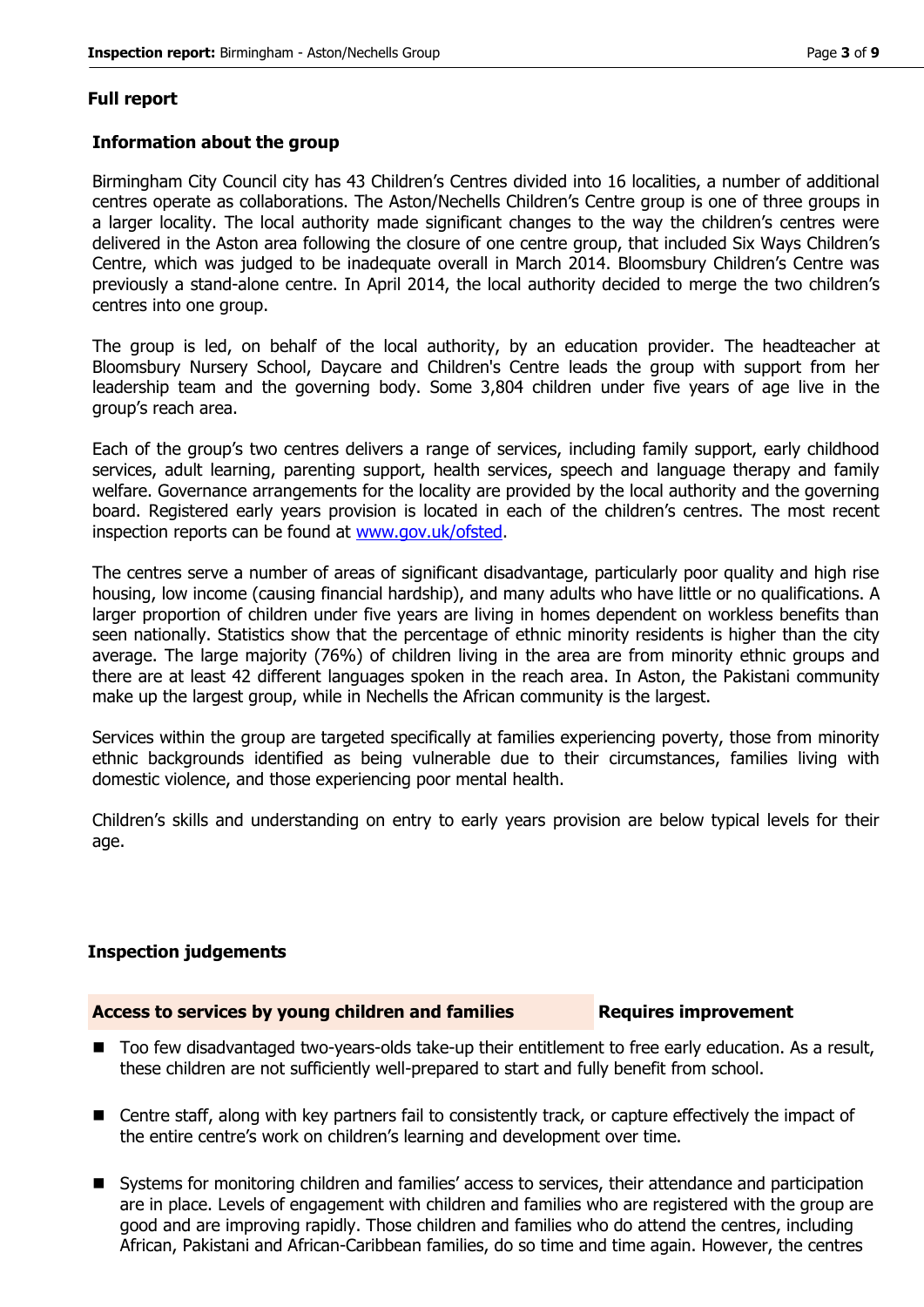have yet to fully engage with the large majority of families living in the reach areas, including some families who may be particularly vulnerable.

- Family support workers, Women's Aid and the Freedom Group ensure that women living with, or fleeing from domestic violence, receive effective care in times of crisis. Trusting relationships are quickly established between staff and families. The successful outreach work ensures many families in need access relevant services.
- Good partnerships with health is helping expectant and new mothers to access a good range of services at the centres, including ante-and post-natal support. Importantly, almost all new born children are registered with the centre group and babies regularly attend health and development appointments with the health visiting teams.
- Children with special educational needs and disabilities access good quality early help. Centre staff make good use their expertise and that of their key partners to identify potential signs of developmental delay.
- **Parents with anxiety or depression are well supported by the centre staff and improve their mental** health through access to specialist practitioners, and consistently good quality individual support.

#### **The quality of practice and services Requires improvement**

- In Nechells, children who attend centre services and good quality early years settings achieve well at the end of the Early Years Foundation Stage. However, none of this essential tracking is conducted at Aston. Children in the Aston area do considerably less well in their overall learning at the end of the Early Years Foundation Stage than their peers.
- The quality of case file recording requires improvement. Staff do not always effectively record the impact that the group's work is having on improving outcomes for vulnerable families.
- **Partnerships with health visitors and midwives are helping to improve the health of children and** families in the reach area. Family support workers train staff in early years settings to deliver healthy lifestyle programmes to help combat risks associated with obesity. This is a new initiative and the impact of the programme on children's health has yet to be seen.
- Many parents benefit from the good range of quality parenting courses offered at the centres. Consequently, they become more confident and skilled parents and their ability to communicate with their children improves. However, far fewer individuals living in Aston attend the available learning opportunities than in Nechells.
- Early years consultants employed within the group are beginning to provide effective on-going support to early years settings in the area.
- Effective speech and language services support children's learning and development. 'Talking Tips' sessions are boosting children's communication skills and are helping parents to support their child's communication at home.
- Families with significant needs benefit from the intensive one-to-one training and support offered by the family support workers. The group provides a strong programme of both universal and targeted activities.
- The centres' volunteering programme makes a positive contribution to the life of the community. Together with partners, volunteering opportunities are promoted and managed well, and this helps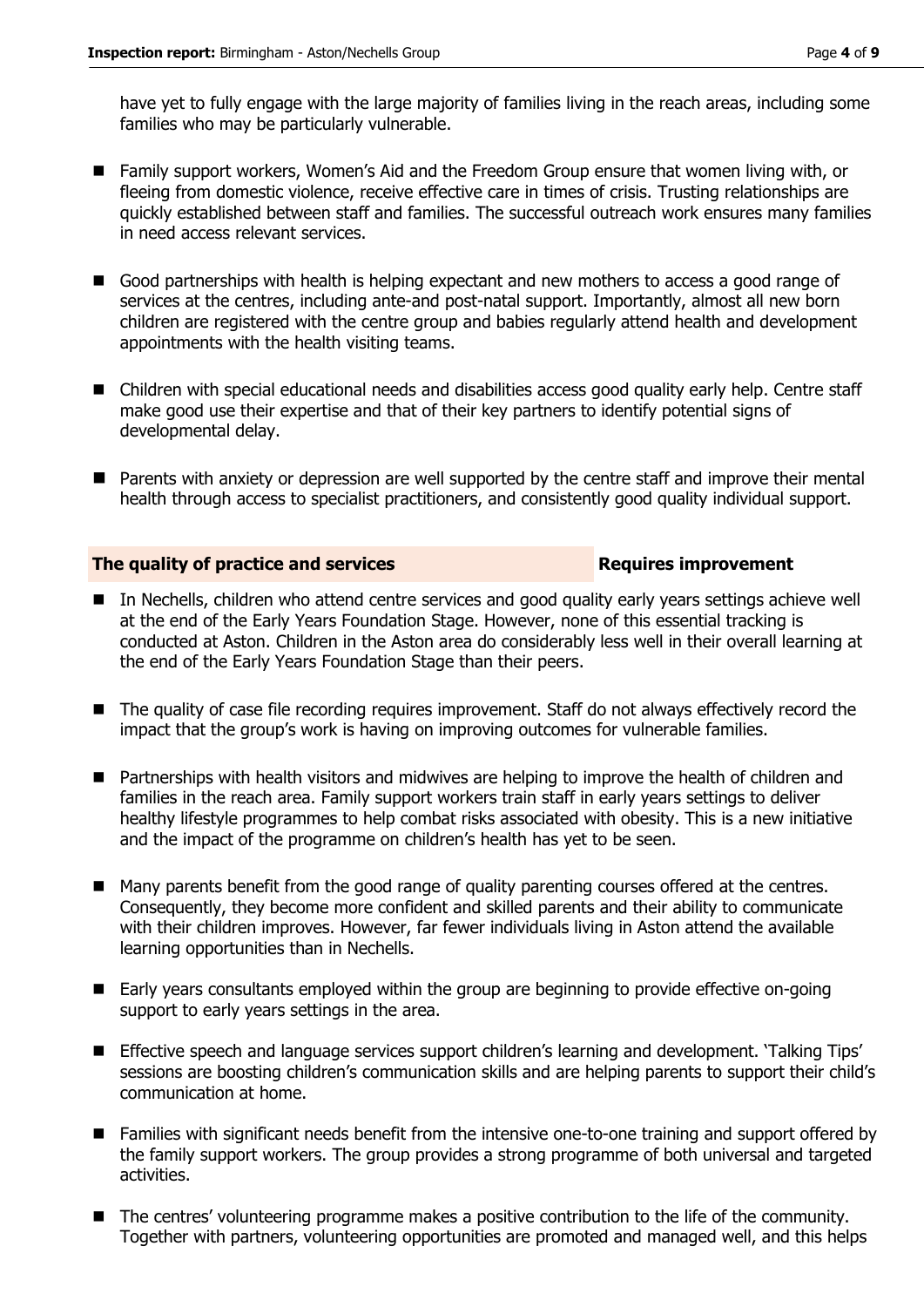to improve the employment prospects of parents. Centre volunteers benefit from effective induction and training. The majority of volunteers have been drawn from the groups that the centres have identified as needing additional support.

■ Families' living in poverty and in difficult financial circumstances, have their economic well-being greatly enhanced by the highly individualised support they receive from commissioned services. In 2014, parents in the reach area benefitted by almost £600,000 in claiming benefits they were entitled to through the support of the Employment Development Advisory Service (EDAS) Foundation, and had just over £300,000 of debts managed by them.

#### **The effectiveness of leadership, governance and management**

#### **Requires improvement**

- Within a very short time, the centre group's leaders, under the skilled leadership and watchfulness of the headteacher have effectively managed the merger of a successful single stand-alone centre and one centre which was part of a group of centres that was judged inadequate overall in 2014.
- Leaders have successfully laid the firm foundations to support ongoing improvement. Clear roles and responsibilities and consistent and effective reporting and accountability processes across the group helps leaders to tackle the performance of staff that is not yet good.
- Too few parents are involved in the leadership and governance of the group. Leaders have accurately evaluated the strengths and weaknesses of the group but parents do not take an active part in this vital work.
- Leaders know of the inconsistencies in practices across the group, with some mediocre performances from staff. Weaknesses in case recording have been identified during quality assurance monitoring as an area for improvement. Plans to improve the quality of practice across the group are in place and are beginning to make a positive difference.
- **D** Looked after children and those subject to child protection plans are well-supported and safely monitored because of the effective multi-agency approach to safeguarding in the area. Close links with the Willow Hub ensure that children and families are assigned a skilled case worker with relevant skills and expertise to work with the family. Some centre staff are skilled in the use of the Common Assessment Framework, others do not pay sufficient attention to the importance and accuracy of case recording.
- The local authority, governing body and group leaders effectively use lessons learned from previous inspections and information gained to address identified weaknesses and to drive forward key improvements.
- The last six months has been a period of significant change, challenge and transition for the two centres. Leaders at all levels have secured the commitment and support of staff, key partners and parents across the group. Consequently, staff morale is good overall, and there are clear signs of improvement.
- The leadership team have implemented an effective system of professional supervision and support which is greatly appreciated by staff. One member of staff from Six Ways Children's Centre said that they were 'overwhelmed' with the support and encouragement they have received from their new leaders.
- Secure networks of support and strong links with key partners' means that families in times of difficulty receive the early help they need, including families new to English. With 30 staff employed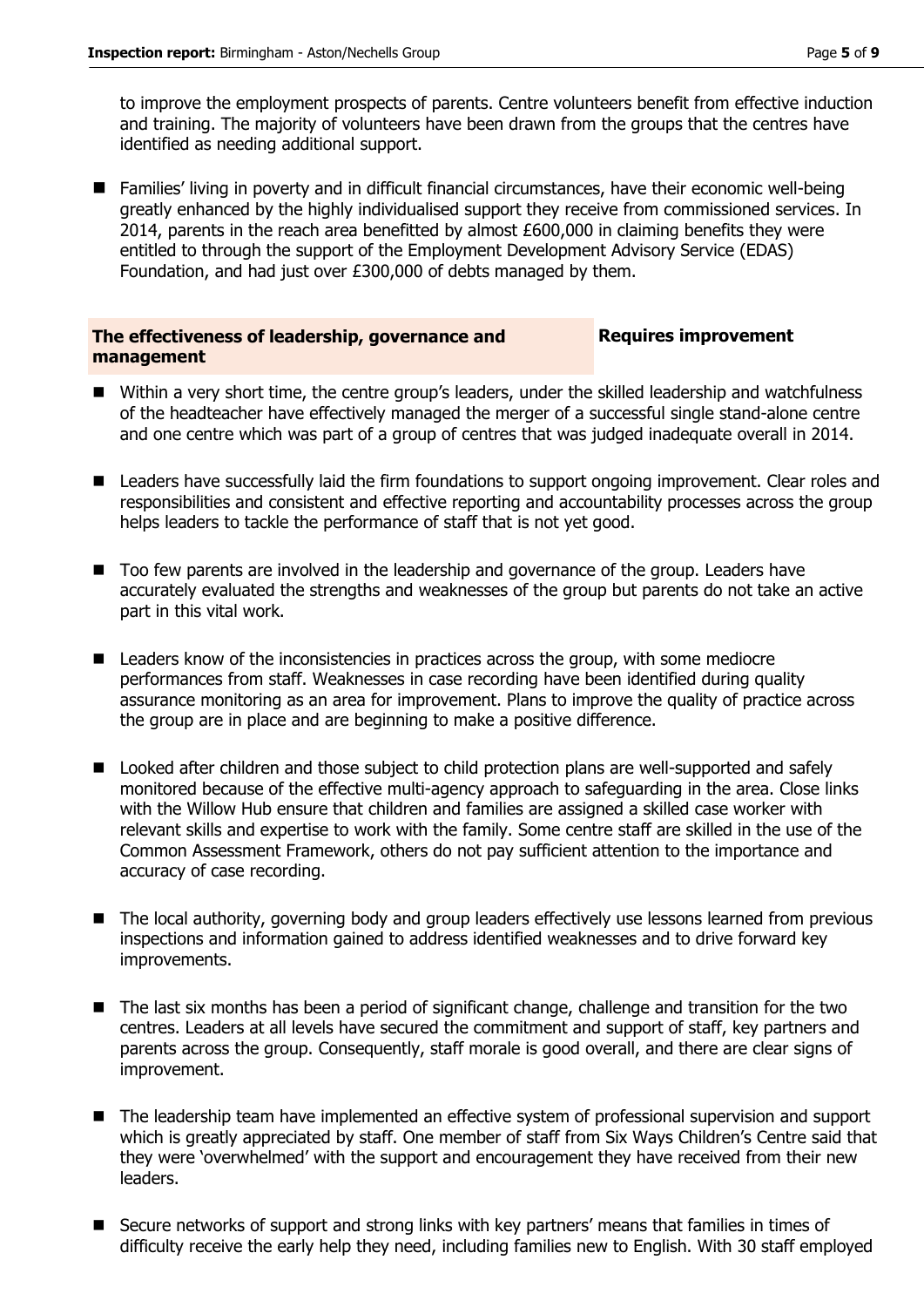in the group able to speak a wide range of community languages, and access to translation services, potential inequalities and barriers to communication with families are quickly overcome.

■ Staff are genuinely interested in the welfare of children and families and they employ a good range of resources to meet specific needs. Parents appreciate the good and trusting relationships they have developed with staff. 'If this centre was not here many families would be homeless and in debt, we have everything here', typifies the comments expressed by parents during the inspection.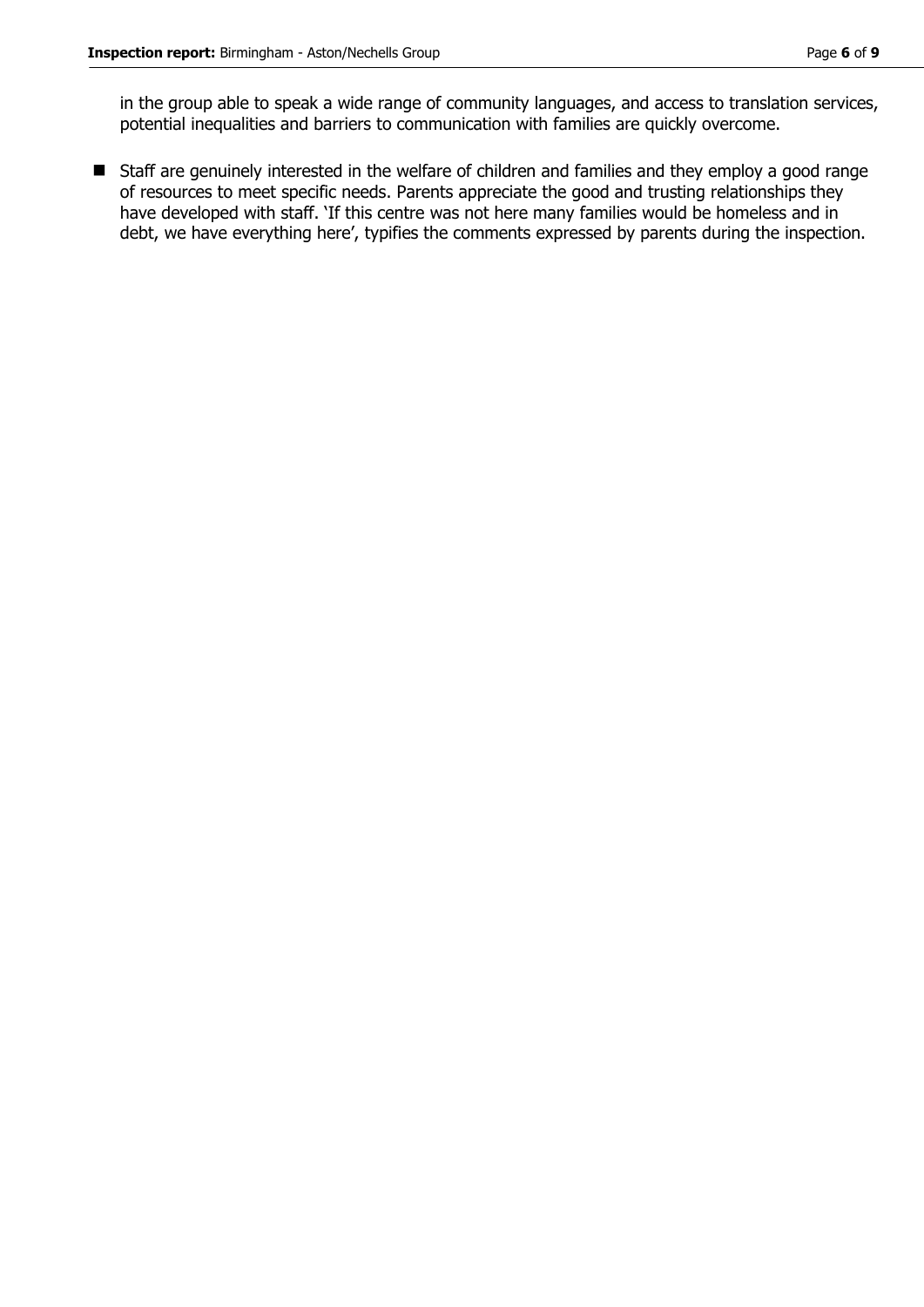# **What inspection judgements mean**

| <b>Grade</b> | <b>Judgement</b>               | <b>Description</b>                                                                                                                                                                                   |
|--------------|--------------------------------|------------------------------------------------------------------------------------------------------------------------------------------------------------------------------------------------------|
| Grade 1      | Outstanding                    | Practice consistently reflects the highest aspirations for children and<br>their families and, as a result, inequalities are reducing rapidly and gaps<br>are closing.                               |
| Grade 2      | Good                           | Practice enables most children and their families to access good quality<br>services that improve children's wellbeing and achieve the stated<br>outcomes for families.                              |
| Grade 3      | <b>Requires</b><br>improvement | Performance is not as good as it might reasonably be expected to be in<br>one or more key areas.                                                                                                     |
| Grade 4      | Inadequate                     | The needs of children and families in its area are not being met and/or<br>the leaders and managers are not providing sufficient challenge to bring<br>about improvement to the quality of services. |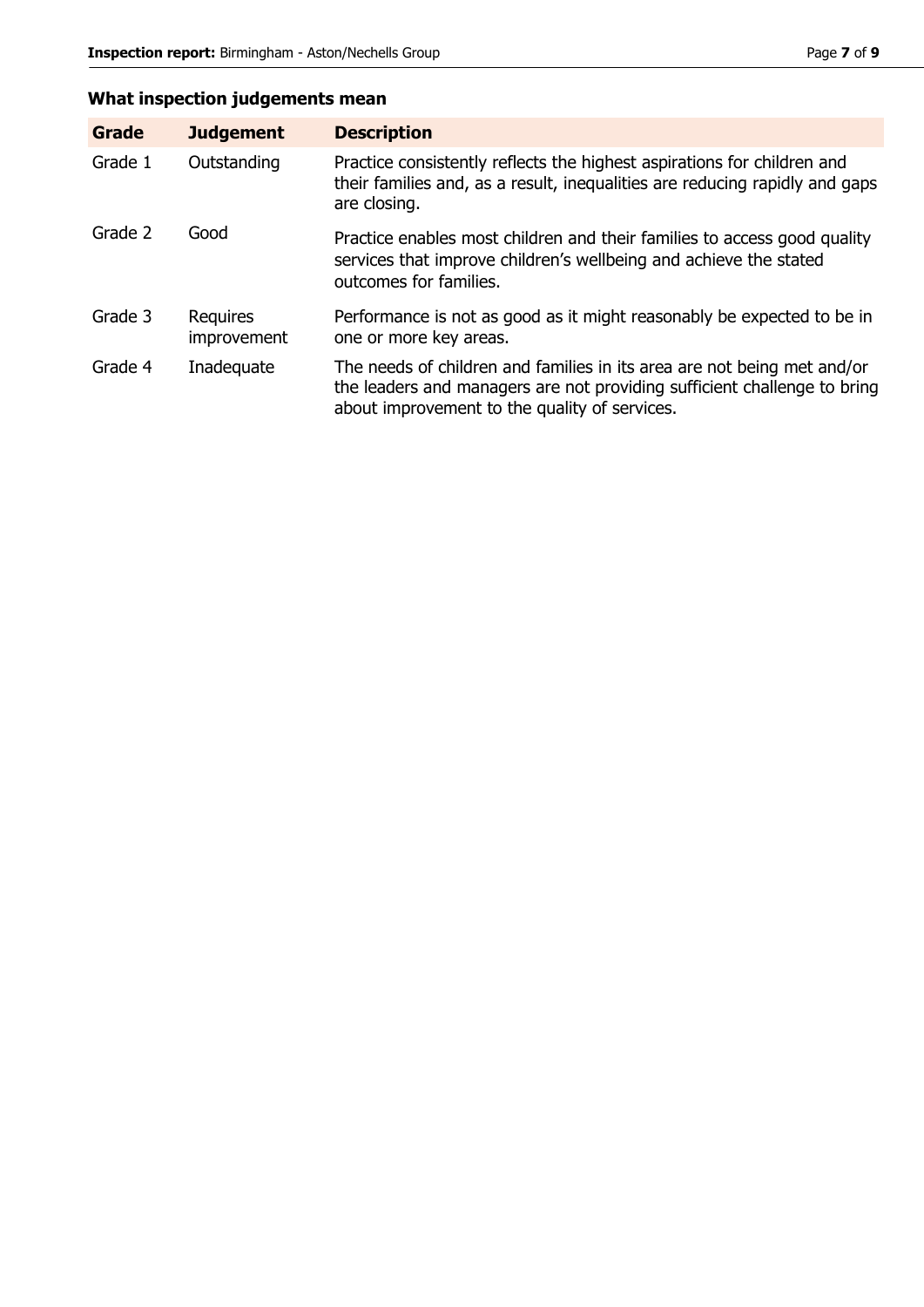# **Children's centre group details**

| Unique reference number  | 80199                                                  |
|--------------------------|--------------------------------------------------------|
| <b>Local authority</b>   | Birmingham                                             |
| <b>Inspection number</b> | 456454                                                 |
| <b>Managed by</b>        | An education provider on behalf of the local authority |

| Approximate number of children under 3804<br>five in the reach area |                                   |
|---------------------------------------------------------------------|-----------------------------------|
| <b>Centre leader</b>                                                | Carmel Faulkner                   |
| Date of previous inspection                                         | Not applicable                    |
| <b>Telephone number</b>                                             | 0121 4642034                      |
| <b>Email address</b>                                                | C.Faulkner@bloomsbury.bham.sch.uk |

# **This group consists of the following children's centres:**

- **URN 20340 Bloomsbury Children's Centre**
- URN 22732 Six Ways Children's Centre